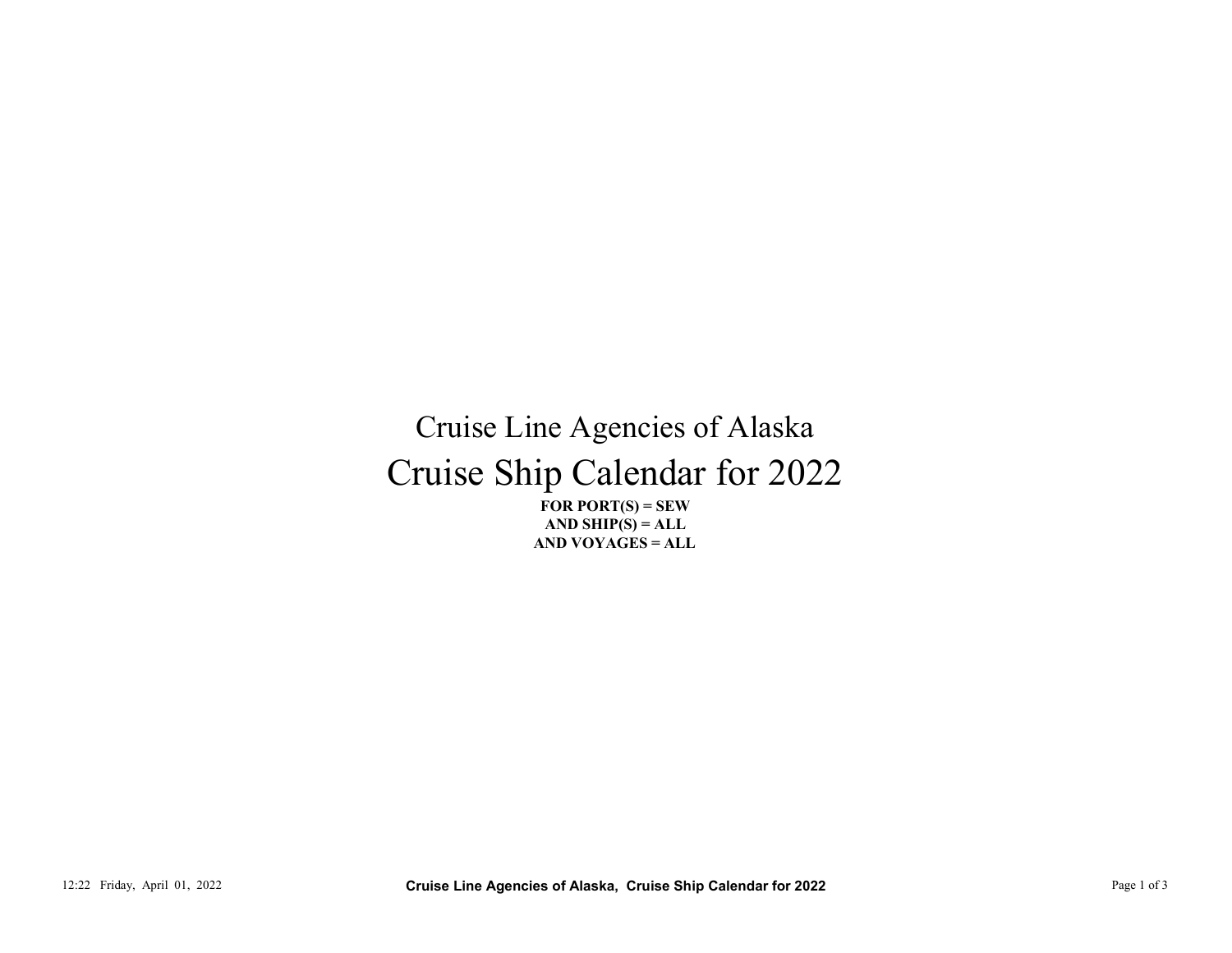| Monday, May 9<br>Tuesday, May 10<br>Wednesday, May 11<br>Thursday, May 12<br>Friday, May 13<br>Saturday, May 14<br><b>SEW VIKING ORION</b><br>SEW NORWEGIAN JEWEL<br>AKE SEW VIKING ORION<br>AKE SEW VIKING ORION<br>AKR<br>AKE<br>$08:00 -$<br>$05:00 - 21:00$<br>- 17:00<br>SEW RADIANCE OF THE SEA AKR<br>$05:00 - 20:00$<br>Thursday, May 19<br>Monday, May 16<br>Tuesday, May 17<br>Wednesday, May 18<br>Friday, May 20<br>Saturday, May 21<br><b>SEW SILVER MUSE</b><br><b>AKR SEW MILLENNIUM</b><br><b>AKR</b><br>$07:00 - 19:00$<br>$05:00 - 20:00$<br>Friday, May 27<br>Monday, May 23<br>Tuesday, May 24<br>Wednesday, May 25<br>Thursday, May 26<br>Saturday, May 28<br>SEW NORWEGIAN JEWEL<br>SEW RADIANCE OF THE SEA AKR<br>AKR<br>SEW SEVEN SEAS MARINER AKR<br>$06:00 - 17:00$<br>$05:00 - 20:00$<br>$05:00 - 21:00$<br>Monday, May 30<br>Tuesday, May 31<br>Wednesday, June 1<br>Thursday, June 2<br>Friday, June 3<br>Saturday, June 4<br>SEW ROALD AMUNDSEN<br>AKR SEW VIKING ORION<br><b>SEW VIKING ORION</b><br>AKE<br>AKE<br>$06:00 - 20:00$<br>$-17:00$<br><b>SEW VIKING ORION</b><br>AKE SEW SILVER MUSE<br><b>SEW MILLENNIUM</b><br>AKR<br><b>AKR</b><br>$08:00 -$<br>$07:00 - 19:00$<br>$05:00 - 20:00$<br>Monday, June 6<br>Tuesday, June 7<br>Wednesday, June 8<br>Thursday, June 9<br>riday, June 10<br>Saturday, June 11<br>SEW NORWEGIAN JEWEL<br>SEW SEVEN SEAS MARINER AKR SEW SILVER SHADOW<br>AKR SEW RADIANCE OF THE SEA AKR SEW STAR BREEZE<br>AKR<br>AKR<br>$05:00 - 21:00$<br>$06:00 - 17:00$<br>$07:00 - 19:00$<br>$05:00 - 20:00$<br>$07:00 - 18:00$<br>Monday, June 13<br>Tuesday, June 14<br>Wednesday, June 15<br>Thursday, June 16<br>Friday, June 17<br>Saturday, June 18<br><b>SEW SILVER MUSE</b><br>AKR SEW MILLENNIUM<br>AKR<br>$07:00 - 19:00$<br>$05:00 - 20:00$<br>Monday, June 20<br>riday, June 24<br>Tuesday, June 21<br>Wednesday, June 22<br>Thursday, June 23<br>Saturday, June 25<br>AKR SEW VIKING ORION<br>AKE SEW RADIANCE OF THE SEA AKR SEW ROALD AMUNDSEN<br>SEW NORWEGIAN JEWEL<br>AKE SEW VIKING ORION<br>AKE SEW VIKING ORION<br>AKR<br>$05:00 - 21:00$<br>$05:00 - 20:00$<br>$06:00 - 20:00$<br>$08:00 -$<br>$-17:00$<br>SEW SEVEN SEAS MARINER AKR SEW SILVER SHADOW<br><b>AKR</b><br>$06:00 - 17:00$<br>$07:00 - 19:00$<br>Monday, June 27<br>Tuesday, June 28<br>Wednesday, June 29<br>Thursday, June 30<br>Friday, July 1<br>Saturday, July 2<br><b>SEW SILVER MUSE</b><br>AKR SEW MILLENNIUM<br>AKE<br><b>AKR</b><br>$07:00 - 17:00$<br>$07:00 - 19:00$<br>$05:00 - 20:00$<br>Monday, July 4<br>Tuesday, July 5<br>Wednesday, July 6<br>Thursday, July 7<br><sup>2</sup> riday, July 8<br>Saturday, July 9<br>SEW SEVEN SEAS MARINER AKR SEW SILVER SHADOW<br>AKR SEW NORWEGIAN JEWEL AKR<br>SEW RADIANCE OF THE SEA AKR<br>AKR<br>$07:00 - 18:00$<br>$05:00 - 21:00$<br>$06:00 - 17:00$<br>$07:00 - 19:00$<br>$05:00 - 20:00$<br>Monday, July 11<br>Tuesday, July 12<br>Wednesday, July 13<br>Friday, July 15<br>Saturday, July 16<br>Thursday, July 14<br><b>SEW VIKING ORION</b><br>AKE SEW VIKING ORION<br>AKE SEW SILVER MUSE<br><b>AKR SEW MILLENNIUM</b><br>AKE SEW VIKING ORION<br><b>AKR</b><br>$08:00 -$<br>$-17:00$<br>$07:00 - 19:00$<br>$05:00 - 20:00$<br>SEW ROALD AMUNDSEN<br>AKR<br>$19:00 - 21:00$<br>Monday, July 18<br>Wednesday, July 20<br>Thursday, July 21<br>Friday, July 22<br>Saturday, July 23<br>Tuesday, July 19<br>SEW NORWEGIAN JEWEL AKR<br>SEW SEVEN SEAS MARINER AKR SEW SILVER SHADOW<br>AKR SEW RADIANCE OF THE SEA AKR<br>$05:00 - 21:00$<br>$06:00 - 17:00$<br>$07:00 - 19:00$<br>$05:00 - 20:00$<br>Wednesday, July 27<br>Thursday, July 28<br>riday, July 29<br>Saturday, July 30<br>Monday, July 25<br>Tuesday, July 26<br><b>SEW SILVER MUSE</b><br>AKR SEW MILLENNIUM<br>AKR<br>$07:00 - 19:00$<br>$05:00 - 20:00$<br>Wednesday, August 3<br>Thursday, August 4<br>Friday, August 5<br>Monday, August 1<br>Tuesday, August 2<br>Saturday, August 6<br>AKE SEW VIKING ORION<br>AKE SEW VIKING ORION<br>AKE SEW SEVEN SEAS MARINER AKR SEW SILVER SHADOW<br>AKR SEW RADIANCE OF THE SEA AKR<br>$08:00 -$<br>$-17:00$<br>$06:00 - 17:00$<br>$07:00 - 19:00$<br>$05:00 - 20:00$<br>AKR SEW ROALD AMUNDSEN<br>SEW NORWEGIAN JEWEL<br>AKR<br>$05:00 - 21:00$<br>$08:00 - 11:00$<br>Monday, August 8<br>Wednesday, August 10<br>Friday, August 12<br>Saturday, August 13<br>Tuesday, August 9<br>Thursday, August 11<br><b>SEW SILVER MUSE</b><br><b>AKR SEW MILLENNIUM</b><br><b>SEW STAR BREEZE</b><br><b>AKR</b><br><b>AKR</b> |                |                 |  |  |                 |                 |  |  |
|--------------------------------------------------------------------------------------------------------------------------------------------------------------------------------------------------------------------------------------------------------------------------------------------------------------------------------------------------------------------------------------------------------------------------------------------------------------------------------------------------------------------------------------------------------------------------------------------------------------------------------------------------------------------------------------------------------------------------------------------------------------------------------------------------------------------------------------------------------------------------------------------------------------------------------------------------------------------------------------------------------------------------------------------------------------------------------------------------------------------------------------------------------------------------------------------------------------------------------------------------------------------------------------------------------------------------------------------------------------------------------------------------------------------------------------------------------------------------------------------------------------------------------------------------------------------------------------------------------------------------------------------------------------------------------------------------------------------------------------------------------------------------------------------------------------------------------------------------------------------------------------------------------------------------------------------------------------------------------------------------------------------------------------------------------------------------------------------------------------------------------------------------------------------------------------------------------------------------------------------------------------------------------------------------------------------------------------------------------------------------------------------------------------------------------------------------------------------------------------------------------------------------------------------------------------------------------------------------------------------------------------------------------------------------------------------------------------------------------------------------------------------------------------------------------------------------------------------------------------------------------------------------------------------------------------------------------------------------------------------------------------------------------------------------------------------------------------------------------------------------------------------------------------------------------------------------------------------------------------------------------------------------------------------------------------------------------------------------------------------------------------------------------------------------------------------------------------------------------------------------------------------------------------------------------------------------------------------------------------------------------------------------------------------------------------------------------------------------------------------------------------------------------------------------------------------------------------------------------------------------------------------------------------------------------------------------------------------------------------------------------------------------------------------------------------------------------------------------------------------------------------------------------------------------------------------------------------------------------------------------------------------------------------------------------------------------------------------------------------------------------------------------------------------------------------------------------------------------------------------------------------------------------------------------|----------------|-----------------|--|--|-----------------|-----------------|--|--|
| Sunday, May 15<br>Sunday, May 22                                                                                                                                                                                                                                                                                                                                                                                                                                                                                                                                                                                                                                                                                                                                                                                                                                                                                                                                                                                                                                                                                                                                                                                                                                                                                                                                                                                                                                                                                                                                                                                                                                                                                                                                                                                                                                                                                                                                                                                                                                                                                                                                                                                                                                                                                                                                                                                                                                                                                                                                                                                                                                                                                                                                                                                                                                                                                                                                                                                                                                                                                                                                                                                                                                                                                                                                                                                                                                                                                                                                                                                                                                                                                                                                                                                                                                                                                                                                                                                                                                                                                                                                                                                                                                                                                                                                                                                                                                                                                                                 | Sunday, May 8  |                 |  |  |                 |                 |  |  |
|                                                                                                                                                                                                                                                                                                                                                                                                                                                                                                                                                                                                                                                                                                                                                                                                                                                                                                                                                                                                                                                                                                                                                                                                                                                                                                                                                                                                                                                                                                                                                                                                                                                                                                                                                                                                                                                                                                                                                                                                                                                                                                                                                                                                                                                                                                                                                                                                                                                                                                                                                                                                                                                                                                                                                                                                                                                                                                                                                                                                                                                                                                                                                                                                                                                                                                                                                                                                                                                                                                                                                                                                                                                                                                                                                                                                                                                                                                                                                                                                                                                                                                                                                                                                                                                                                                                                                                                                                                                                                                                                                  |                |                 |  |  |                 |                 |  |  |
|                                                                                                                                                                                                                                                                                                                                                                                                                                                                                                                                                                                                                                                                                                                                                                                                                                                                                                                                                                                                                                                                                                                                                                                                                                                                                                                                                                                                                                                                                                                                                                                                                                                                                                                                                                                                                                                                                                                                                                                                                                                                                                                                                                                                                                                                                                                                                                                                                                                                                                                                                                                                                                                                                                                                                                                                                                                                                                                                                                                                                                                                                                                                                                                                                                                                                                                                                                                                                                                                                                                                                                                                                                                                                                                                                                                                                                                                                                                                                                                                                                                                                                                                                                                                                                                                                                                                                                                                                                                                                                                                                  |                |                 |  |  |                 |                 |  |  |
|                                                                                                                                                                                                                                                                                                                                                                                                                                                                                                                                                                                                                                                                                                                                                                                                                                                                                                                                                                                                                                                                                                                                                                                                                                                                                                                                                                                                                                                                                                                                                                                                                                                                                                                                                                                                                                                                                                                                                                                                                                                                                                                                                                                                                                                                                                                                                                                                                                                                                                                                                                                                                                                                                                                                                                                                                                                                                                                                                                                                                                                                                                                                                                                                                                                                                                                                                                                                                                                                                                                                                                                                                                                                                                                                                                                                                                                                                                                                                                                                                                                                                                                                                                                                                                                                                                                                                                                                                                                                                                                                                  |                |                 |  |  |                 |                 |  |  |
| Sunday, June 5<br>Sunday, June 12<br>Sunday, June 19<br>Sunday, June 26<br><b>SEW NG ORION</b><br>Sunday, July 3<br><b>SEW STAR BREEZE</b><br>Sunday, July 10<br>Sunday, July 17<br>Sunday, July 24<br>Sunday, July 31<br><b>SEW VIKING ORION</b><br>Sunday, August 7                                                                                                                                                                                                                                                                                                                                                                                                                                                                                                                                                                                                                                                                                                                                                                                                                                                                                                                                                                                                                                                                                                                                                                                                                                                                                                                                                                                                                                                                                                                                                                                                                                                                                                                                                                                                                                                                                                                                                                                                                                                                                                                                                                                                                                                                                                                                                                                                                                                                                                                                                                                                                                                                                                                                                                                                                                                                                                                                                                                                                                                                                                                                                                                                                                                                                                                                                                                                                                                                                                                                                                                                                                                                                                                                                                                                                                                                                                                                                                                                                                                                                                                                                                                                                                                                            | Sunday, May 29 |                 |  |  |                 |                 |  |  |
|                                                                                                                                                                                                                                                                                                                                                                                                                                                                                                                                                                                                                                                                                                                                                                                                                                                                                                                                                                                                                                                                                                                                                                                                                                                                                                                                                                                                                                                                                                                                                                                                                                                                                                                                                                                                                                                                                                                                                                                                                                                                                                                                                                                                                                                                                                                                                                                                                                                                                                                                                                                                                                                                                                                                                                                                                                                                                                                                                                                                                                                                                                                                                                                                                                                                                                                                                                                                                                                                                                                                                                                                                                                                                                                                                                                                                                                                                                                                                                                                                                                                                                                                                                                                                                                                                                                                                                                                                                                                                                                                                  |                |                 |  |  |                 |                 |  |  |
|                                                                                                                                                                                                                                                                                                                                                                                                                                                                                                                                                                                                                                                                                                                                                                                                                                                                                                                                                                                                                                                                                                                                                                                                                                                                                                                                                                                                                                                                                                                                                                                                                                                                                                                                                                                                                                                                                                                                                                                                                                                                                                                                                                                                                                                                                                                                                                                                                                                                                                                                                                                                                                                                                                                                                                                                                                                                                                                                                                                                                                                                                                                                                                                                                                                                                                                                                                                                                                                                                                                                                                                                                                                                                                                                                                                                                                                                                                                                                                                                                                                                                                                                                                                                                                                                                                                                                                                                                                                                                                                                                  |                |                 |  |  |                 |                 |  |  |
|                                                                                                                                                                                                                                                                                                                                                                                                                                                                                                                                                                                                                                                                                                                                                                                                                                                                                                                                                                                                                                                                                                                                                                                                                                                                                                                                                                                                                                                                                                                                                                                                                                                                                                                                                                                                                                                                                                                                                                                                                                                                                                                                                                                                                                                                                                                                                                                                                                                                                                                                                                                                                                                                                                                                                                                                                                                                                                                                                                                                                                                                                                                                                                                                                                                                                                                                                                                                                                                                                                                                                                                                                                                                                                                                                                                                                                                                                                                                                                                                                                                                                                                                                                                                                                                                                                                                                                                                                                                                                                                                                  |                |                 |  |  |                 |                 |  |  |
|                                                                                                                                                                                                                                                                                                                                                                                                                                                                                                                                                                                                                                                                                                                                                                                                                                                                                                                                                                                                                                                                                                                                                                                                                                                                                                                                                                                                                                                                                                                                                                                                                                                                                                                                                                                                                                                                                                                                                                                                                                                                                                                                                                                                                                                                                                                                                                                                                                                                                                                                                                                                                                                                                                                                                                                                                                                                                                                                                                                                                                                                                                                                                                                                                                                                                                                                                                                                                                                                                                                                                                                                                                                                                                                                                                                                                                                                                                                                                                                                                                                                                                                                                                                                                                                                                                                                                                                                                                                                                                                                                  |                |                 |  |  |                 |                 |  |  |
|                                                                                                                                                                                                                                                                                                                                                                                                                                                                                                                                                                                                                                                                                                                                                                                                                                                                                                                                                                                                                                                                                                                                                                                                                                                                                                                                                                                                                                                                                                                                                                                                                                                                                                                                                                                                                                                                                                                                                                                                                                                                                                                                                                                                                                                                                                                                                                                                                                                                                                                                                                                                                                                                                                                                                                                                                                                                                                                                                                                                                                                                                                                                                                                                                                                                                                                                                                                                                                                                                                                                                                                                                                                                                                                                                                                                                                                                                                                                                                                                                                                                                                                                                                                                                                                                                                                                                                                                                                                                                                                                                  |                |                 |  |  |                 |                 |  |  |
|                                                                                                                                                                                                                                                                                                                                                                                                                                                                                                                                                                                                                                                                                                                                                                                                                                                                                                                                                                                                                                                                                                                                                                                                                                                                                                                                                                                                                                                                                                                                                                                                                                                                                                                                                                                                                                                                                                                                                                                                                                                                                                                                                                                                                                                                                                                                                                                                                                                                                                                                                                                                                                                                                                                                                                                                                                                                                                                                                                                                                                                                                                                                                                                                                                                                                                                                                                                                                                                                                                                                                                                                                                                                                                                                                                                                                                                                                                                                                                                                                                                                                                                                                                                                                                                                                                                                                                                                                                                                                                                                                  |                |                 |  |  |                 |                 |  |  |
|                                                                                                                                                                                                                                                                                                                                                                                                                                                                                                                                                                                                                                                                                                                                                                                                                                                                                                                                                                                                                                                                                                                                                                                                                                                                                                                                                                                                                                                                                                                                                                                                                                                                                                                                                                                                                                                                                                                                                                                                                                                                                                                                                                                                                                                                                                                                                                                                                                                                                                                                                                                                                                                                                                                                                                                                                                                                                                                                                                                                                                                                                                                                                                                                                                                                                                                                                                                                                                                                                                                                                                                                                                                                                                                                                                                                                                                                                                                                                                                                                                                                                                                                                                                                                                                                                                                                                                                                                                                                                                                                                  |                |                 |  |  |                 |                 |  |  |
|                                                                                                                                                                                                                                                                                                                                                                                                                                                                                                                                                                                                                                                                                                                                                                                                                                                                                                                                                                                                                                                                                                                                                                                                                                                                                                                                                                                                                                                                                                                                                                                                                                                                                                                                                                                                                                                                                                                                                                                                                                                                                                                                                                                                                                                                                                                                                                                                                                                                                                                                                                                                                                                                                                                                                                                                                                                                                                                                                                                                                                                                                                                                                                                                                                                                                                                                                                                                                                                                                                                                                                                                                                                                                                                                                                                                                                                                                                                                                                                                                                                                                                                                                                                                                                                                                                                                                                                                                                                                                                                                                  |                |                 |  |  |                 |                 |  |  |
|                                                                                                                                                                                                                                                                                                                                                                                                                                                                                                                                                                                                                                                                                                                                                                                                                                                                                                                                                                                                                                                                                                                                                                                                                                                                                                                                                                                                                                                                                                                                                                                                                                                                                                                                                                                                                                                                                                                                                                                                                                                                                                                                                                                                                                                                                                                                                                                                                                                                                                                                                                                                                                                                                                                                                                                                                                                                                                                                                                                                                                                                                                                                                                                                                                                                                                                                                                                                                                                                                                                                                                                                                                                                                                                                                                                                                                                                                                                                                                                                                                                                                                                                                                                                                                                                                                                                                                                                                                                                                                                                                  |                |                 |  |  |                 |                 |  |  |
|                                                                                                                                                                                                                                                                                                                                                                                                                                                                                                                                                                                                                                                                                                                                                                                                                                                                                                                                                                                                                                                                                                                                                                                                                                                                                                                                                                                                                                                                                                                                                                                                                                                                                                                                                                                                                                                                                                                                                                                                                                                                                                                                                                                                                                                                                                                                                                                                                                                                                                                                                                                                                                                                                                                                                                                                                                                                                                                                                                                                                                                                                                                                                                                                                                                                                                                                                                                                                                                                                                                                                                                                                                                                                                                                                                                                                                                                                                                                                                                                                                                                                                                                                                                                                                                                                                                                                                                                                                                                                                                                                  |                | $07:00 - 18:00$ |  |  | $07:00 - 19:00$ | $05:00 - 20:00$ |  |  |
| Sunday, August 14<br>Monday, August 15<br>Tuesday, August 16<br>Wednesday, August 17<br>Thursday, August 18<br>Friday, August 19<br>Saturday, August 20<br><b>SEW ROALD AMUNDSEN</b><br>AKR SEW NORWEGIAN JEWEL<br>SEW SEVEN SEAS MARINER AKR<br><b>SEW SILVER SHADOW</b><br>AKR SEW RADIANCE OF THE SEA AKR SEW VIKING ORION<br>AKR<br>AKE<br>$17:00 - 19:00$<br>$05:00 - 21:00$<br>$06:00 - 17:00$<br>$07:00 - 19:00$<br>$05:00 - 20:00$<br>$08:00 -$                                                                                                                                                                                                                                                                                                                                                                                                                                                                                                                                                                                                                                                                                                                                                                                                                                                                                                                                                                                                                                                                                                                                                                                                                                                                                                                                                                                                                                                                                                                                                                                                                                                                                                                                                                                                                                                                                                                                                                                                                                                                                                                                                                                                                                                                                                                                                                                                                                                                                                                                                                                                                                                                                                                                                                                                                                                                                                                                                                                                                                                                                                                                                                                                                                                                                                                                                                                                                                                                                                                                                                                                                                                                                                                                                                                                                                                                                                                                                                                                                                                                                          |                |                 |  |  |                 |                 |  |  |
| Sunday, August 21<br>Monday, August 22<br>Tuesday, August 23<br>Wednesday, August 24<br>Friday, August 26<br>Saturday, August 27<br>Thursday, August 25<br><b>SEW VIKING ORION</b><br><b>SEW SILVER MUSE</b><br><b>AKR SEW MILLENNIUM</b><br>AKE SEW VIKING ORION<br>AKE<br><b>AKR</b><br>- 17:00<br>$07:00 - 19:00$<br>$05:00 - 20:00$                                                                                                                                                                                                                                                                                                                                                                                                                                                                                                                                                                                                                                                                                                                                                                                                                                                                                                                                                                                                                                                                                                                                                                                                                                                                                                                                                                                                                                                                                                                                                                                                                                                                                                                                                                                                                                                                                                                                                                                                                                                                                                                                                                                                                                                                                                                                                                                                                                                                                                                                                                                                                                                                                                                                                                                                                                                                                                                                                                                                                                                                                                                                                                                                                                                                                                                                                                                                                                                                                                                                                                                                                                                                                                                                                                                                                                                                                                                                                                                                                                                                                                                                                                                                          |                |                 |  |  |                 |                 |  |  |